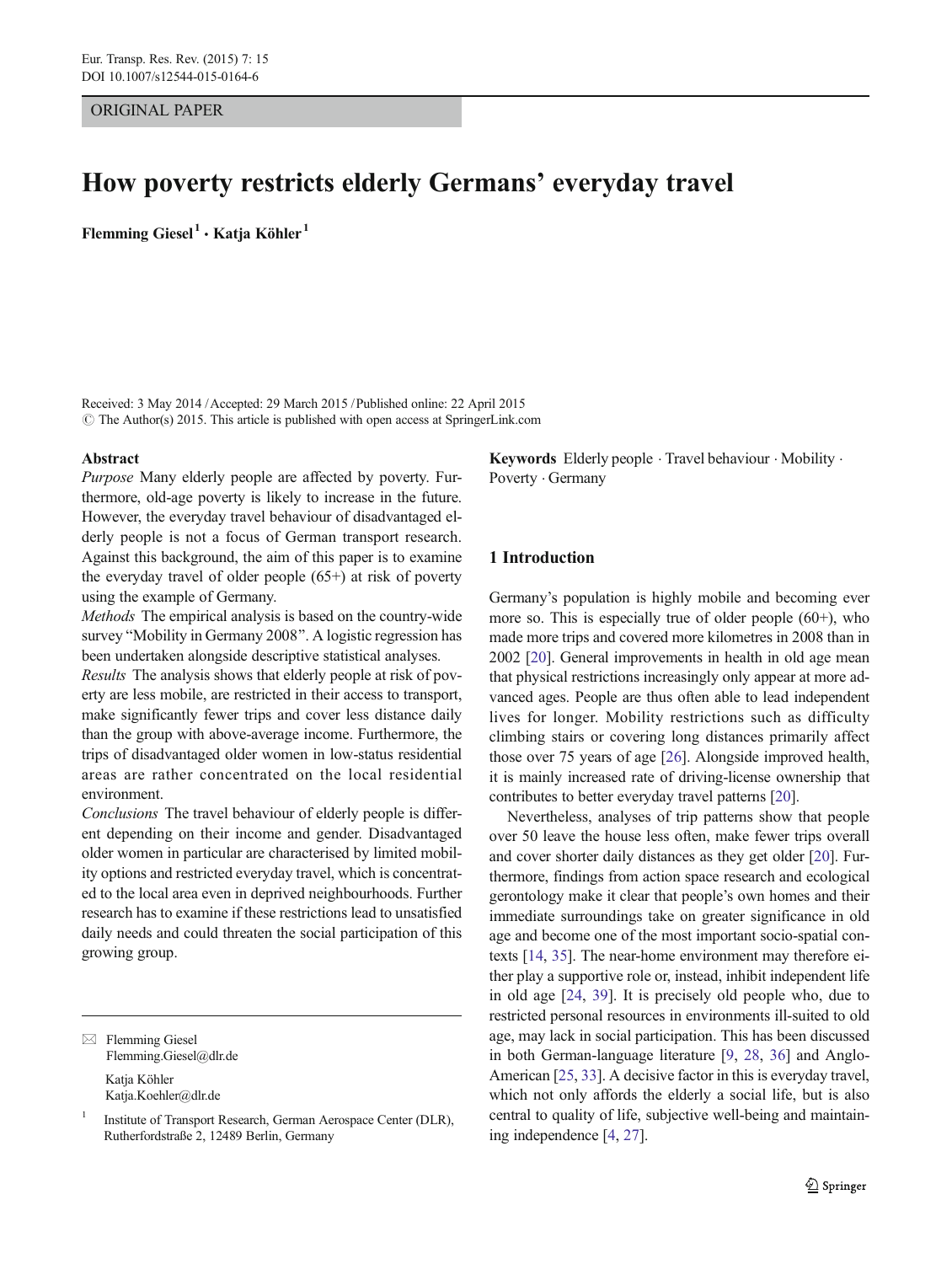Elderly people's everyday travel has already been the object of many empirical studies. These have given insight into the impact of physical restrictions on individual travel in particular [[1,](#page-7-0) [16\]](#page-7-0). Although we see increasing social inequality in old age, the everyday travel of explicitly low-income senior age-groups has only been of isolated or, at best, peripheral focus in German-language empirical transport research [[15,](#page-7-0) [32,](#page-8-0) [38\]](#page-8-0). Research gaps exist, especially concerning the question whether the elderly poor's everyday travel is restricted in disadvantaged areas.

According to forecasts, a larger proportion of the elderly population will be affected by poverty in old age in future. One indicator of this, for instance, is the relationship of "needs-based provision in old age and in the event of reduced earning capacity" (Social Security Code (SGB) XII). Since this law was passed in 2005, more and more elderly people have claimed this social benefit, which is designed to meet essential living costs. In 2012 just under 465,000 persons over 65 were receiving SGB XII. As many as 13.6 % (ca. 2.2 million) of over 65s were affected by income poverty (less than 60 % of the median equivalent income of the population) in the same year [[12\]](#page-7-0). Given the low-pay sector, short working lives and discontinuous career paths, we may also expect increasing social inequality in old age [[30](#page-8-0)].

In light of this, we aim to examine the mobility of the lowincome elderly more closely using the example of Germany. The central research questions are: to what extent are elderly people in low income brackets restricted in their daily travel? If so, are they made increasingly dependent on their immediate surroundings as a result? In doing so, the focus of this work is to determine which socio-demographic and especially regional conditions have an impact on local-area journeys as a whole. To begin, we shall discuss poverty among the elderly in Germany in greater detail. After outlining our methodology and then presenting the individual empirical findings, we shall conclude with a discussion of our results.

# 2 Poverty among the elderly in Germany

For a long time, poverty in old age was deemed to be a peripheral social issue. Not until recent years has this topic begun to take centre stage in public and academic debates. Overall, the elderly in Germany today are healthier and have better levels of training and education than previous generations, and have above-average living standards [\[2\]](#page-7-0). However, older people living conditions are very varied, and social and labour market policy frameworks have changed over the years. In this light, we need to ask: to what extent is poverty already present among the elderly in society? Will a greater number of the elderly be at increasing risk of poverty in the near future? To this end it is first essential to define poverty in old age more precisely. Various definitions can be found in the literature,

each setting a different poverty threshold. Overall, we may say that poverty cannot be measured in absolute terms, but rather only in relation to a society's levels of wealth. When poverty is to be defined within a society, as a rule the lack of material resources – so-called income poverty – is measured. By itself, indication of a low pension is not sufficient, as this is often supplemented by other means (e.g., private pension provision or savings). The level at which low household income comes to signify poverty depends on the poverty threshold. Only this threshold allows a differentiation between poor and non-poor. Within poverty research, two approaches to determining income poverty have emerged. In the first method, a threshold value is derived based on empirically measured income distribution. The second draws on politically determined levels of social benefits drawn by the elderly [\[3](#page-7-0)].

When determining income poverty according to income distribution, both politicians and researchers usually deem a person to be at risk of poverty if their income is lower than 60 % of the population's median net equivalised income based on the so-called new OECD scale [\[31](#page-8-0)]. Whether a person is poor thus depends on a society's general level of wealth, the level at which the poverty line is set, and the equivalised weighting. In addition, what exactly counts as disposable income also needs to be determined.

It is a matter of debate in both politics and research whether the claiming of social benefits equates to poverty. Of central significance here is whether the amount of the respective benefit is considered sufficient to participate adequately in social life. In Germany the aim of combating poverty with social benefits is not merely the assurance of physical existence, but also the maintenance of a minimum level of sociocultural existence, which enables a decent overall existence in society [\[7\]](#page-7-0). There is no exact threshold value in this definition of poverty: benefit levels vary in various ways, including at state, city, national and district levels, and also according to the cost of housing. Since 2003, minimum income in old age is no longer a universal component of social welfare, but is instead varyingly regulated as a form of means-tested income support in old age and in cases of reduced earnings capacity. Based on the two approaches introduced above, we will now look at the current quantitative significance of poverty among Germany's elderly. This will in turn give us greater insight into the future development of this form of poverty.

Figure [1](#page-2-0) gives various rates of poverty in Germany from 2005 to 2012, measured as 60 % of the median income of the overall population. We see that the rate of poverty among over 65s increased marginally over the recorded period. The rate only fell slightly during 2005–2006 and 2008–2009. In total, 13.6 % of the elderly population (65+) was affected by income poverty in 2012. This rate is lower than the total average of the population, however, which was 15.2 %. Moreover, it is noteworthy that poverty rates among the elderly vary according to gender. Women aged 65 and over are far more frequently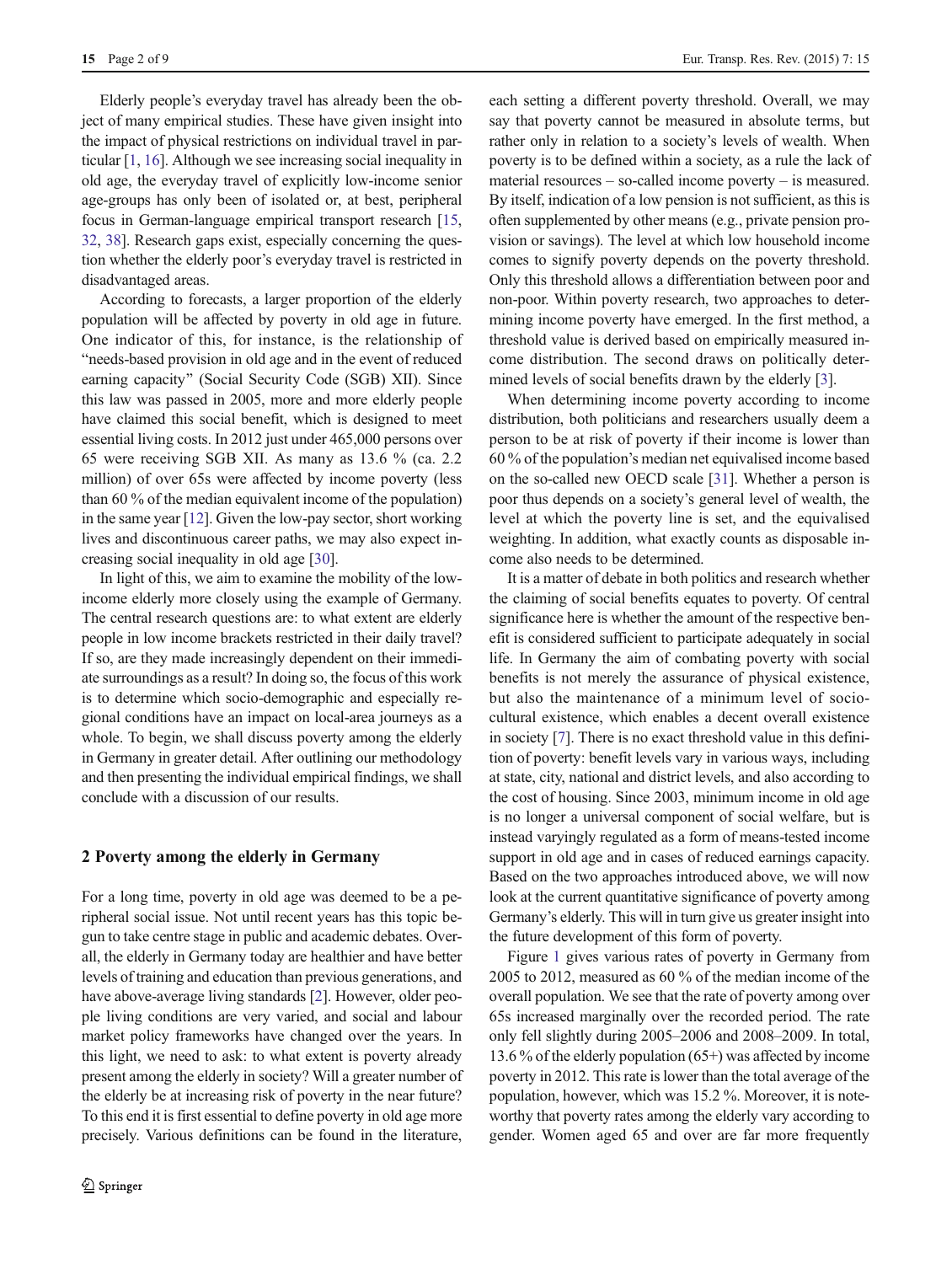<span id="page-2-0"></span>Fig. 1 Rates of poverty\*  $(\%)$  in Germany 2005–2012. Author's own graph, based on the microcensus [[12\]](#page-7-0). \* Proportion of persons with an equivalised income of less that 60 % of the population's median equivalised income



affected by income poverty than men of the same age. In 2012, 15.5 % of women aged 65 and over had an income lower than 60 % of the national average. The same applied to only 11.3 % of men in the same age group.

If we take the claiming of income support in old age as a criteria for income poverty, we then see a different picture of poverty among the elderly in Germany emerge from the statistical data. An elderly person may claim income support if their income does not meet their needs. This covers costs for rent, heating, allowances for potential additional requirements, and health and long-term care insurance contributions. At the end of 2012, just under 465,000 persons aged 65 and over were claiming this benefit (Fig. 2). With the exception of 2008–2009, the number of claimants has been constantly rising since its introduction. The first years after the introduction in particular led to a large increase in claims. These claims should not only be viewed as an absolute, however, but also in relative terms. Only 2.7 % of over 65-year-olds were claiming old-age income support in 2012.

What is striking is that the two rates of poverty seen here differ starkly. In the first instance, this is down to the poverty line as measured by average incomes (60 % of the median)

being higher than the threshold for income support. Whilst the average amount of income support for an individual amounted to €686 per month in 2012, the threshold for a one-person value – measured as 60 % of the median of the whole population – was  $\epsilon$ 869 in the same year [[22](#page-7-0), [13\]](#page-7-0). Furthermore, only approved claims are recorded in official social statistics. Various sources indicate that there are many older persons entitled to this benefit who but do not claim it.

Regarding unclaimed old-age and incapacity income support, most studies calculate so-called hidden or unreported poverty. It is notable that findings vary depending on data source, methodological approach and time period observed. For example, Bruckmeier and Wiemers calculated a 39 % rate of unclaimed benefits for 2007, based on annual income data from the German Socio-Economic Panel [\[10](#page-7-0)]. Looking solely at over 65s, two simulation models gave Becker levels of unclaimed benefits as high as 57 % or 68 % [\[5\]](#page-7-0).

In summary, we see that poverty among the elderly, regardless of its definition, is a relevant problem within society. The developments of recent years evidence a growing number of older people (65+) affected by poverty. The question is whether unfavourable conditions will lead to continued growing



Fig. 2 No. of elderly in receipt of income support in Germany from 2003–2012 (absolute). Author's own chart, based on the microcensus [[12](#page-7-0)]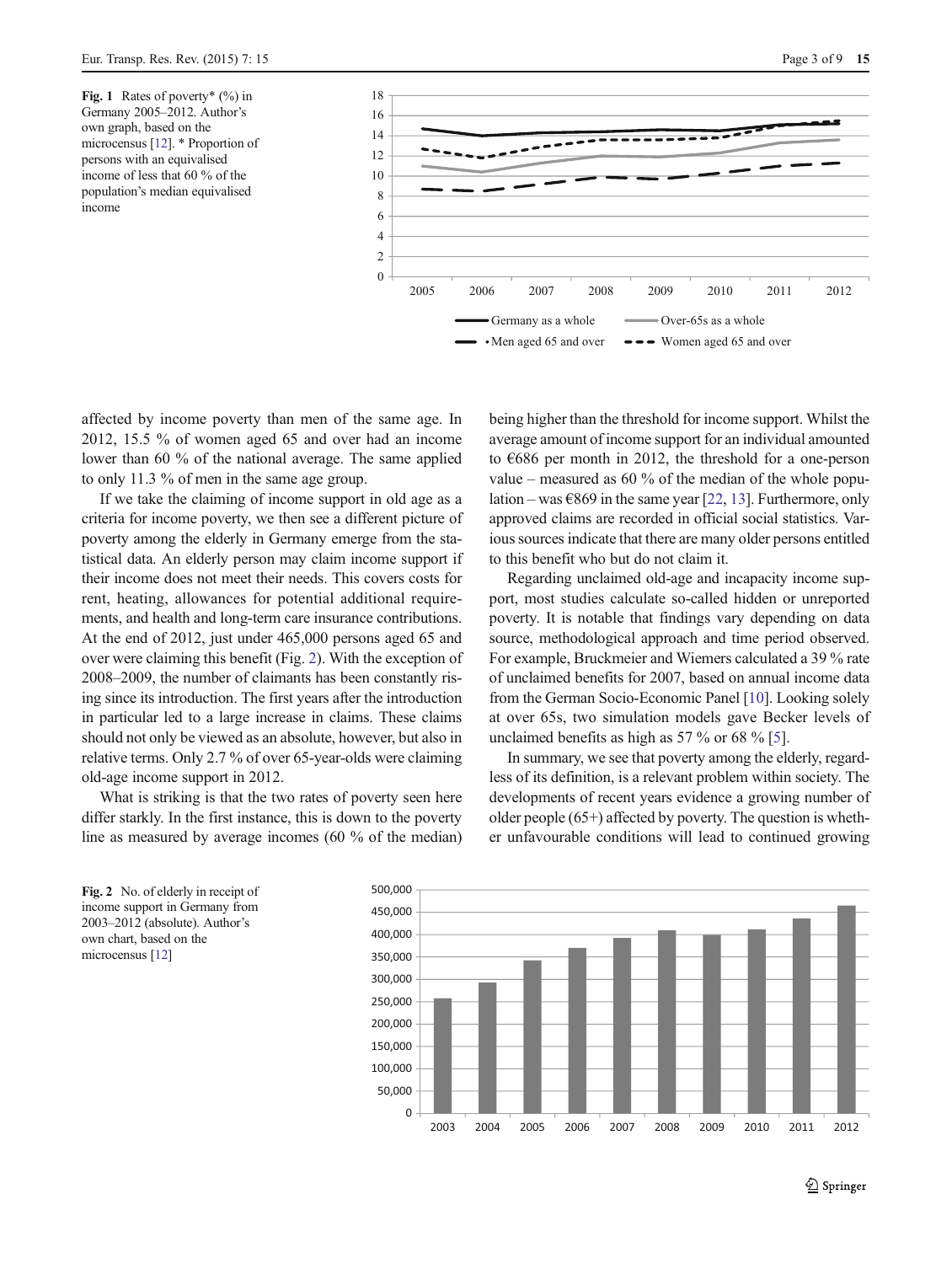poverty among the elderly in future. We can differentiate between internal and external factors here. Alongside changes in pensions levels (internal), individual employment histories and the resulting pension entitlements (external factor) are decisive for older people's future income situation [\[3](#page-7-0)]. Working lives and career paths determine individual pension levels and company pension entitlements to a great extent. An individual's capacity to save for a private pension depends decisively on their income in their professional life. We will now sketch out some striking developments in this area.

Germany's labour market has gone through many significant changes in recent years. Continuing unemployment, especially long-term unemployment; the expansion of the lowpay sector; and the increase in precarious working time patterns are all particularly problematic. To this we may add flexible forms of employment such as temporary work, selfemployment, and marginal, short-term and part-time employment [[37\]](#page-8-0). These processes increasingly lead to discontinuous employment histories characterised by changes in occupation, precarious employment and periods out of work [[18,](#page-7-0) [29](#page-8-0)]. The result is low pension entitlements. The increasing number of women in work does help to compensate for this, but only to a limited extent, as women work predominantly part-time. Overall it is far more likely that coming generations of pensioners will have lower pension entitlements [[3,](#page-7-0) [19\]](#page-7-0).

We may also assume that pension levels will continue to fall in relation to income levels in future. This ratio has been falling since the 1980s. Un-taxed net standard pensions fell as a proportion of average salaries from 57.4 % in 1985 to 51.6 % in 2010. The Federal Ministry for Labour and Social Affairs forecasts that this will fall to a mere 46.2 % in 2025 [\[6](#page-7-0)]. This then leads to people needing to retire later to reach the threshold for social benefits in retirement. Additionally, many people retire early following long-term unemployment or as a result of physical or mental incapacity and have to accept lower pensions as a result.

Overall, it is difficult to give a prognosis for future elderly poverty, as elderly income is influenced by economic, sociostructural and political factors. However, the tendencies we have examined here point to increasing old-age poverty due to the build-up of risk factors. The hardest hit by this will be incapacity allowance claimants, the long-term unemployed and workers in low-paid sectors [\[11,](#page-7-0) [30\]](#page-8-0).

# 3 Methods

In light of the growing poverty among the elderly in Germany outlined above, we shall now take a closer look at the elderly poor's everyday travel patterns. German-language transport research has not yet explicitly dealt with this group, instead looking, in small-scale studies, at the transport usage of the elderly in socially disadvantaged areas [[15,](#page-7-0) [32](#page-8-0)], or at the impact that physical immobility has on trip patterns [[16,](#page-7-0) [38\]](#page-8-0). Our central research questions are: to what extent are incomepoor elderly people restricted in terms of the journeys they make? Does this make them increasingly dependent on their local surroundings? What role do socio-demographic and regional conditions play in this context?

Our analysis of the elderly's trip patterns in relation to income is based on the data set of the Federal survey "Mobility in Germany 2008" [[21](#page-7-0)]. This study gathered differentiated data on the journey patterns of 60,000 people in Germany. We have particularly focused on everyday trip patterns. We follow Rosenbaum's definition of everyday trips here as "daily movement from home to the location of the most varied every-day activities^ [\[34](#page-8-0), translation present authors]. Excluded from this are holiday trips and journeys undertaken in moving home.

In analysing the every-day journey patterns of elderly people (65+), we have differentiated according to gender and income. In terms of income, we distinguish three groups: at risk of poverty, low income and high income. A person counts as being at risk of poverty if their income is lower than 60 % of the median net equivalised income of the population. Based on the available data set, the threshold of poverty risk for the whole of Germany lies at 861 Euros per month. In the "low income" group are all other people with below-average (as a mean) incomes (861 to 1,434 Euros per month), and "high income" denotes all those with an income over 1,434 Euros per month (>=100 % of mean net equivalised income).

Initially, we determine whether income-poor older people are restricted in terms of everyday travel with descriptive analyses of selected transport-usage parameters. This involves looking individually at rates of transport use, access to cars, the holding of public transport season tickets, and the mean no. of trips and distance covered per day more closely.

With the aid of a binary logistic regression, we then examine which socio-demographic and regional factors impact on the probability of journeys being restricted to the local area. We define a person who is restricted to their local area as someone who covers a total daily distance (the length of all trips put together) of less than 3 km. This defined limit of the local area is based on respondents' subjective estimation of trip lengths in the context of the study we are using, "Mobility" in Germany 2008". This allows us to determine that an elderly people's (65+) journeys in their local area (e.g., from someone's home to the shops) are on average 1.4 km (extremumadjusted). This means that, for a total daily covered distance of around 3 km (with at least one journey to and from home), all journeys must take place in the local area. In the regression analysis, the data set we used covered 5,585 individuals (unweighted no. of cases). Our objective is to enquire: do disadvantaged elderly people travel largely locally? Are they thus more dependent on the amenities of their immediate surroundings? As well as assessing sociodemographic factors (age,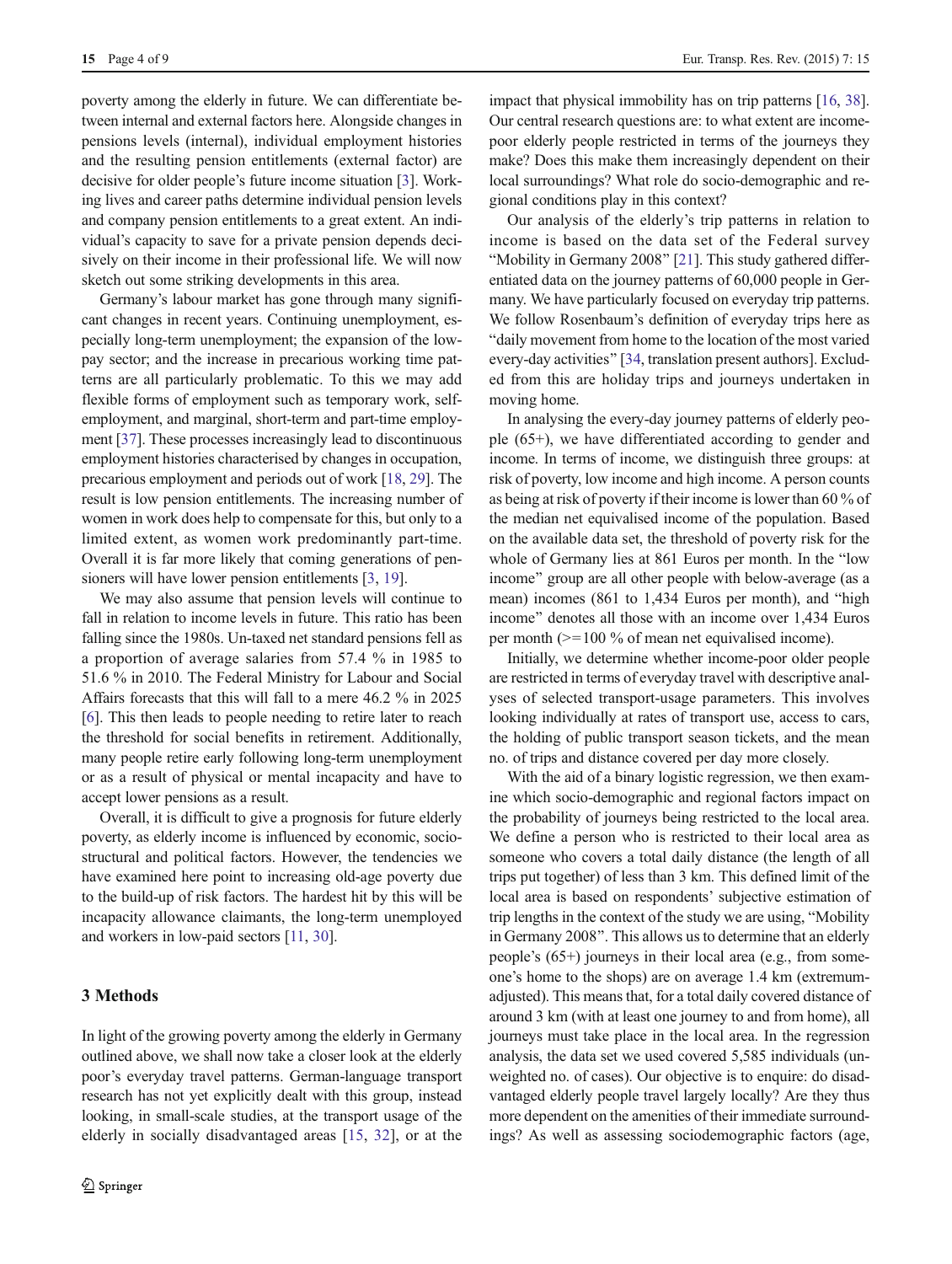sex, income, household structure etc.), we examine whether elderly people's local-area travel is additionally influenced by geographical factors. These include how easy it is to get to local public transport and whether shops and businesses for daily needs are within walking distance. Further, we looked at whether settlement size, region type (city, hinterland, rural area) and a residential area's status (low status or high status) have an impact.

# 4 Results

We will firstly look at journeys made by the elderly  $(65+)$  in view of the rate of transport usage, the access to means of transport, the average no. of trips and distance covered per day. We will analyse these factors while differentiating according to gender and income.

## 4.1 Transport usage rate

Figure 3 shows the percentage of elderly people surveyed who made a journey outside of their home on the sample day. We immediately see that, in all groups, women are outside of the home more rarely than men from their group. As many as around a quarter of women at risk of poverty were immobile. Overall, the difference between the genders in all three income groups is significant (chi-squared test, in each case  $p=0.000$ ). We also see significant differences between the three income groups, among both men and women (chi-squared test, in each case  $p=0.000$ ).

#### 4.2 Access to means of transport

We will now analyse whether the income groups differ regarding access to cars or possession of public transport season tickets. Figure [4](#page-5-0) demonstrates that there are differences according to both gender and income. In general, more men than women have a car at their disposal, whilst women are more frequently public transport season ticket holders. The



difference between the two genders is significant in all three income groups, both for car availability and season tickets (chi-squared test,  $p=0.011$  (season tickets, poverty risk), otherwise  $p=0.000$  in each case). In relation to the income groups studied, elderly people at risk of poverty had access to a car least often. While 70 % of men at risk of poverty still had the use of a car, only 47 % of equivalent women could say the same. In contrast, women at risk of poverty are more often public transport season ticket holders, although 8 % is not an especially high rate. We can see significant differences between the income groups among both men and women (chisquared test,  $p=0.009$  (season ticket holders, male), otherwise  $p=0.000$  in each case).

## 4.3 Mean no. of trips per day

Figure [5](#page-5-0) gives the mean no. of daily trips. Men with high incomes undertake the most journeys (4.0). Women at risk of poverty, on the other hand, make on average only 3.0 trips per day. The differences between the income groups are again significant among both men and women (analysis of variance, in each case  $p=0.000$ , although among men these differences only concern the high income group in comparison to the two lower groups. We also see gender-based differences: women make significantly fewer trips than the equivalent male groups (*T*-test, in each case  $p=0.000$ ).

### 4.4 Average daily distance

We see a similar picture with the average daily distance covered (Figure [6](#page-6-0)). Correspondingly to the no. of trips, elderly men with high income cover the largest daily distance (15 km) and women at risk of poverty the shortest (5 km). The differences between the income groups are significant, once again among both men and women (Kruskal-Wallis test,  $p=0.000$  in each case). We also again see significant differences between the genders regarding daily distances covered (Mann–Whitney U-test,  $p=0.000$  in each case).

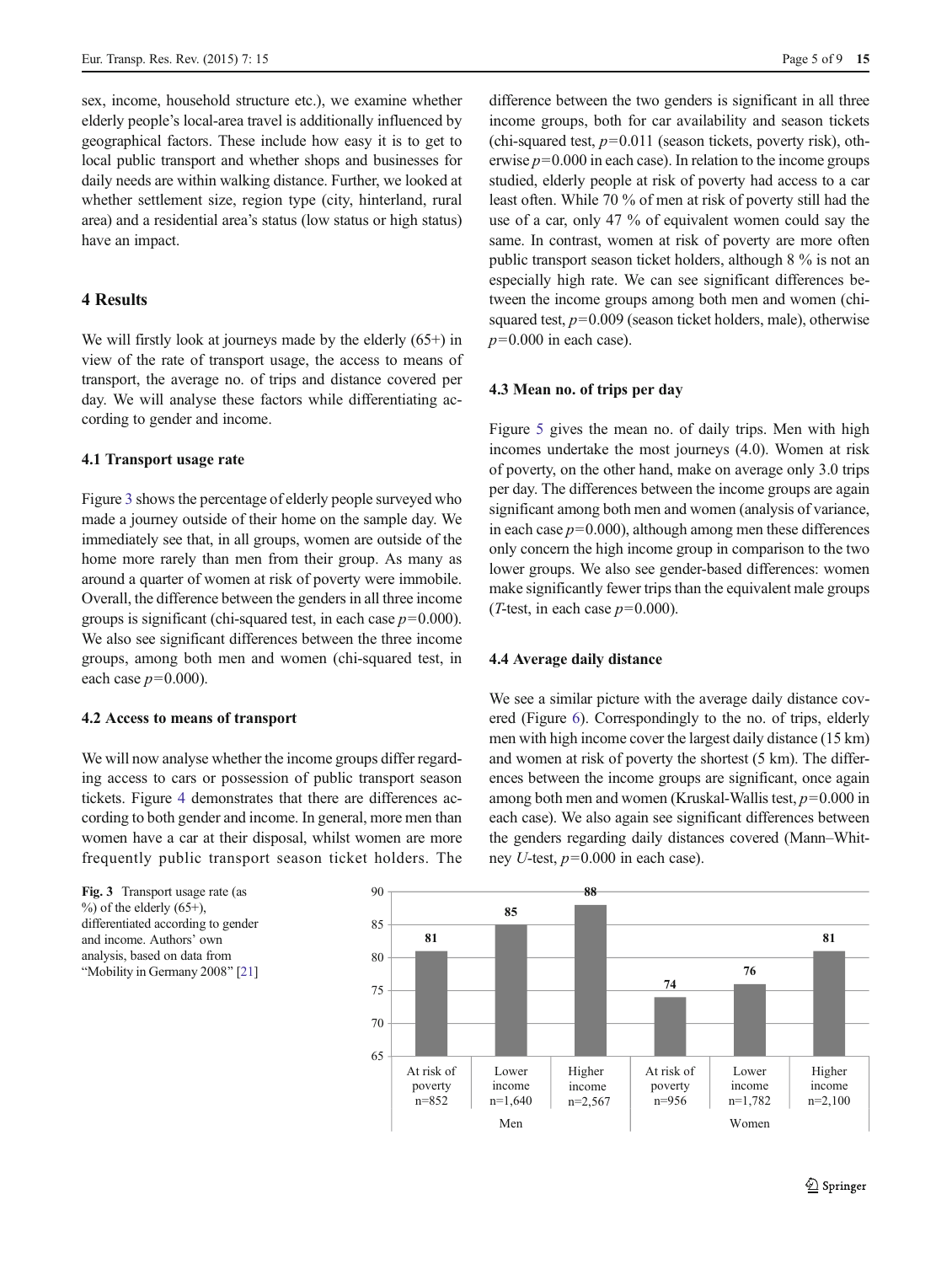transport (as %) of the elderly (65+), differentiated according to gender and income. Authors' own analysis, based on data from "Mobility in Germany 2008" [[21\]](#page-7-0)

<span id="page-5-0"></span>

## 4.5 Factors impacting local-area travel

We shall now examine which determining factors positively impact elderly people's local-area travel. To this end we have analysed, with the aid of a binary logistic regression, which influencing factors increase the probability that the elderly  $(65+)$  only travel short distances on a daily basis (up to 3 km) maximum). This definition of residential environment was derived on the basis of respondents' subjective assessment in "Mobility in Germany 2008" (see Section 3). Table [1](#page-6-0) gives the results of the binary logistic regression. Our analysis is based on an unweighted no. of cases of 5,585 persons and has a model accuracy value of 0.175 (Nagelkerke R square). The significance of the whole model is  $p=0.000$ . The model shows that the probability of travelling locally increases with age, with mobility restrictions, where shops are easily reached on foot and in residential areas with of low status. The probability of making mostly local journeys is lower for men, with rising equivalised incomes, who have a car available on a sample day, with dry weather, with high school education, who possess a bicycle or a public transport season ticket, and who are at least 2 km from the nearest train station. In the model, access to a car had the greatest impact. In this model, household size, possession of a driving licence, settlement size and region type (city, hinterland, rural area) all have no impact.

5 Discussion

The empirical results show that the elderly's travel patterns differ according to their income level and gender. In terms of the parameters examined here, older people at risk of poverty travel significantly less than the higher income groups we looked at. Furthermore, elderly women make markedly fewer and shorter trips compared to equivalent men in all observed income groups. It is above all women at risk of poverty who are restricted in their access to transport. Only 47 % of women in this income group have access to a car, and only 8 % of them are public transport season ticket holders. The causes of these restrictions on the travel of income-poor elderly women in particular can be seen in cumulative disadvantages.

The physical competence of older people not only ebbs due to the effects of aging; social circumstances also have a large impact on health. The socially disadvantaged suffer from chronic illnesses, complaints and disabilities more frequently than higher-status groups. Differences in morbidity and mortality rates can be "traced back to unequal material living conditions, psycho-social strain, social resources, and healthrelated attitudes and behavioural patterns^ [\[23](#page-7-0), translation present authors]. Additionally, physical restrictions vary with gender. Women are hit by more physical restrictions than men and suffer more often from multimorbidity and non-fatal

Fig. 5 Average no. of trips (arithmetic mean) of elderly people (65+), differentiated according to gender and income (only mobile persons). Authors' own analysis, based on data from "Mobility in Germany 2008" [[21\]](#page-7-0)

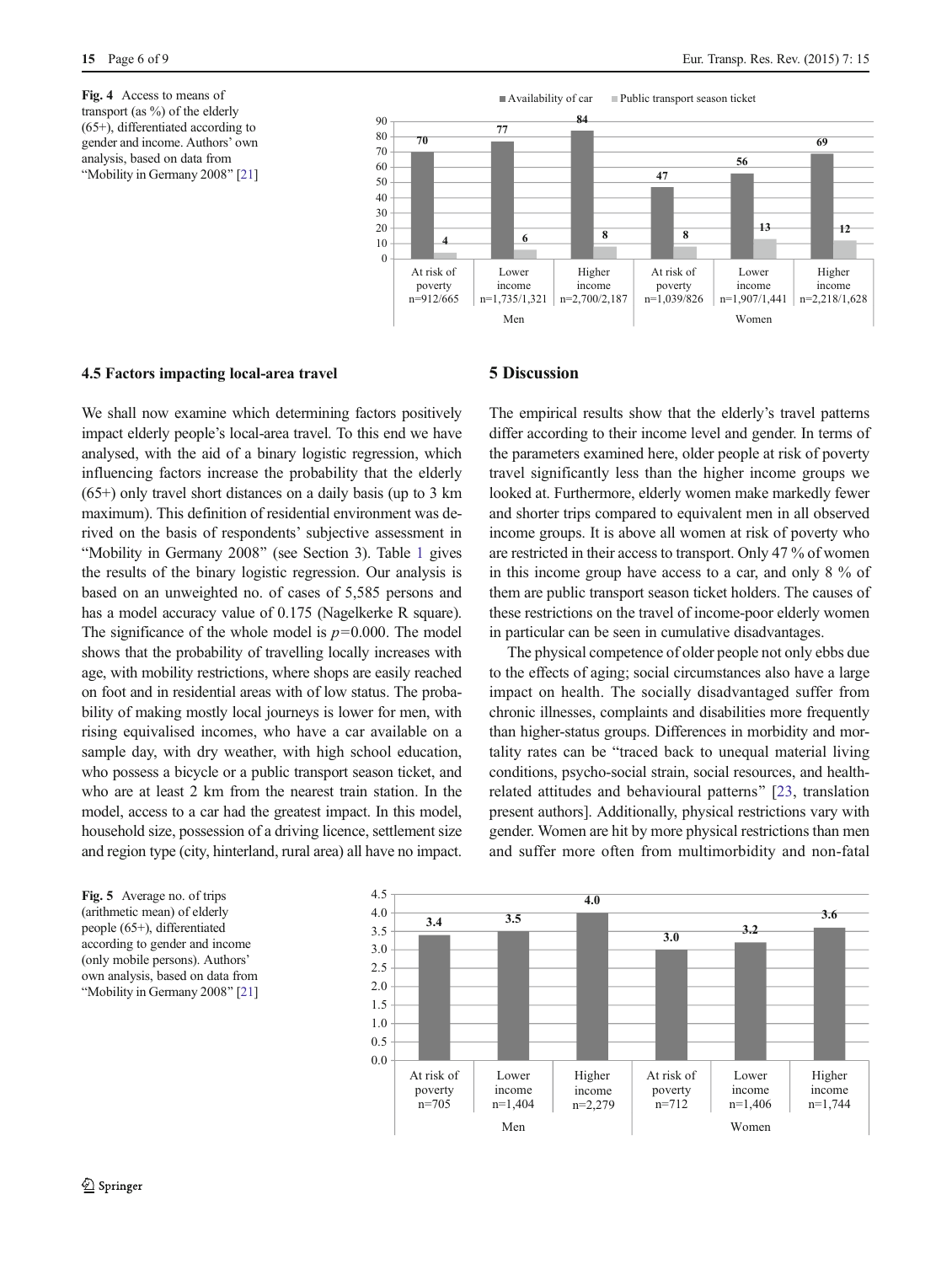<span id="page-6-0"></span>Fig. 6 Average daily distances (median) in km covered by elderly people (65+), differentiated according to gender and income (only mobile persons). Authors' own analysis, based on data from "Mobility in Germany 2008" [[21\]](#page-7-0)



illnesses which restrict functional health [\[26\]](#page-8-0). Women's low level of car access correlates with a low rate of driving licence holdership, among other factors. In 2008 almost 90 % of older men (75+) had a driving licence, compared with only 40 % of women of the same age [[20\]](#page-7-0). Due to elderly women's higher life expectancy than men's, they often have to live alone and then no longer have the use of a car as driver or passenger. It is notable that women at risk of poverty are also very rarely public transport season ticket holders.

The restrictions placed on everyday travel also mean that elderly women at risk of poverty increasingly travel in their immediate surroundings. This is evidenced by the short average (median) distance that this group covers daily  $-5$  km. This means that 50 % of mobile persons in this group cover as little as less that 5 km per day. The logistical regression we used also gives indications for this concentration on the local area. In this context sociodemographic factors such as age, gender, education, income and physical restrictions are important. In summary, socially disadvantaged elderly women in particular are restricted in their mobility options, which lead to increased daily travel to the immediately surrounding area. Alongside sociodemographic factors, geography also plays a role. Travelling solely in the local area is more likely to be found in lowstatus residential areas where the necessary amenities are easily reachable and where the residential location is not within easy reach of a railway. All in all, cumulative disadvantageous dimensions bring a greater probability of only travelling in the local residential environment. As we have seen, it is especially disadvantaged elderly women in mostly deprived neighbourhoods who are restricted in their travel, and who are particularly dependent on their immediate surroundings due to restricted resources. In this context some questions arise: to what extent do elderly people with low income perceive their travel to be restricted? Are there any unsatisfied

Table 1 Factors influencing the daily travel close to the local area covered by the elderly (65+), with the aid of a logistic regression

|                                                   | Reference<br>category   | B        | S.E. | Wald    | df | Sig. | Exp(B) |
|---------------------------------------------------|-------------------------|----------|------|---------|----|------|--------|
| Age $(65+)$                                       |                         | .050     | .006 | 73.972  | 1  | .000 | 1.052  |
| Gender                                            | female                  | $-.488$  | .076 | 41.587  | 1  | .000 | .614   |
| Equivalised income                                |                         | .000     | .000 | 24.771  | 1  | .000 | 1.000  |
| Access to a car (yes/no)                          | no                      | $-1.076$ | .084 | 162.900 | 1  | .000 | .341   |
| Restricted mobility (yes/no)                      | no                      | .310     | .087 | 12.760  | 1  | .000 | 1.363  |
| High school graduate (yes/no)                     | no                      | $-.170$  | .092 | 3.427   | 1  | .064 | .844   |
| Bicycle owner (yes/no)                            | no                      | $-.234$  | .078 | 8.970   | 1  | .003 | .792   |
| Public transport season ticket holder<br>(yes/no) | no                      | $-.333$  | .123 | 7.387   | 1  | .007 | .717   |
| Weather (dry/wet)                                 | wet                     | $-.362$  | .087 | 17.434  | 1  | .000 | .696   |
| Distance to rail station<br>(nearby/far away)     | nearby (under 2)<br>km) | $-.208$  | .073 | 8.025   | 1  | .005 | .812   |
| Shops reachable on foot (good/bad)                | bad                     | .301     | .099 | 9.251   | 1  | .002 | 1.351  |
| Residential area status (low/high)                | high                    | .264     | .072 | 13.248  | 1  | .000 | 1.302  |
| Constant                                          |                         | $-3.482$ | .477 | 53.361  | 1  | .000 | .031   |

Authors' own analysis, based on data from "Mobility in Germany 2008" [\[21](#page-7-0)]\*

\* B Logit-coefficient, S.E. standard error, Wald Wald-test statistic, df degrees of freedom, Sig. significance level;  $Exp(B)$  effect coefficient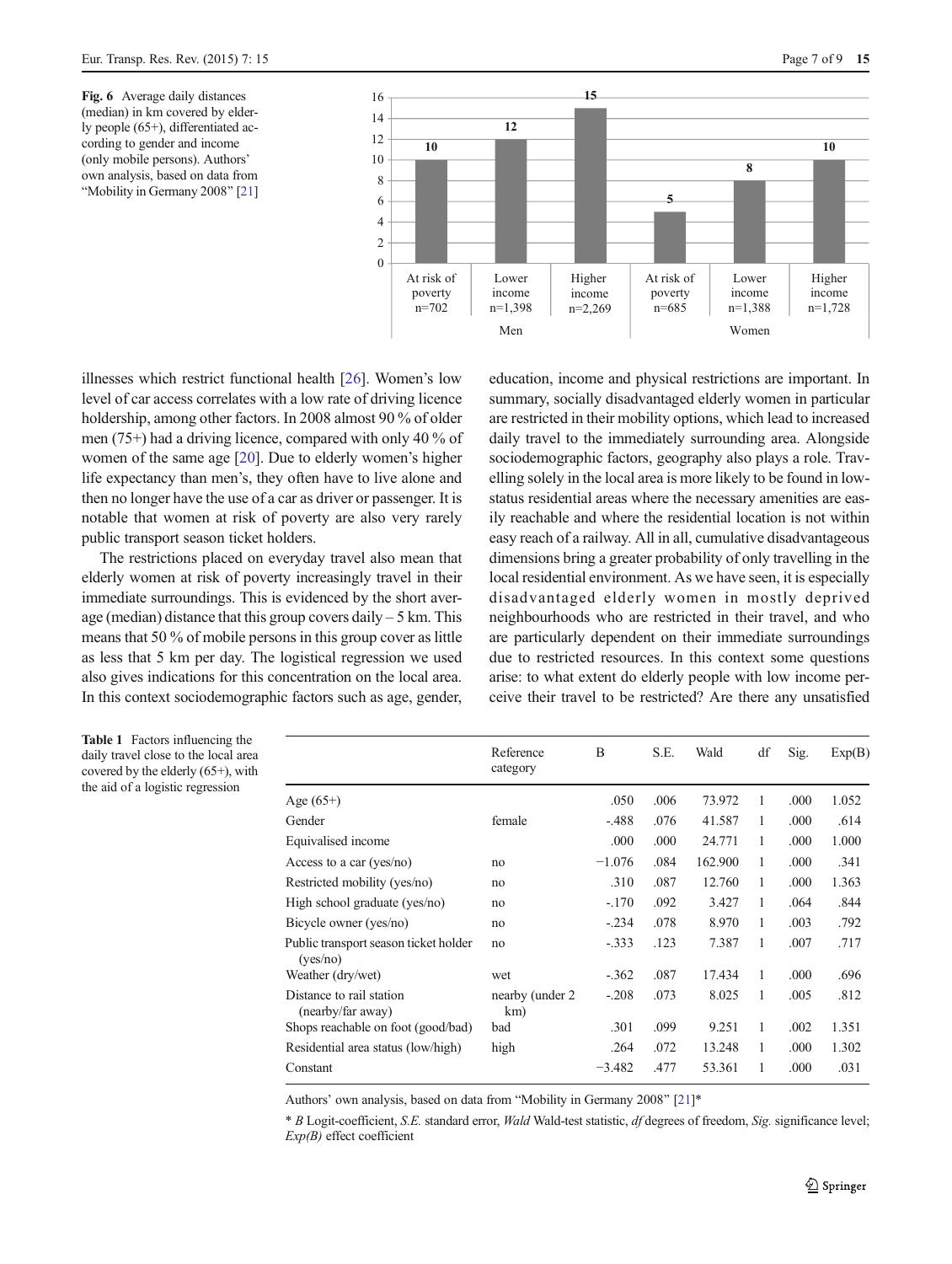<span id="page-7-0"></span>daily needs in light of restricted daily travel? What negative consequences result from this regarding social integration? For this, further research is necessary, especially to deal with the living conditions of socially disadvantaged elderly people in various locations.

Generally, we may say that the quality of the elderly's housing and local surroundings in Germany displays considerable deficiencies and in many cases is unsuitable for older people. A study from the German Federal Ministry for Transport, Building and Urban Development found that particularly those households located in suburbs and settlements outside of built-up areas often lack sufficient infrastructure and facilities in their local surroundings. According to the German Ageing Survey, around two thirds of elderly households live in these rather unfavourable locations. A quarter of those surveyed in the BMVBS study are dissatisfied with the provision of infrastructure in their neighbourhood. This dissatisfaction increases still more with age due to restricted mobility and travel [8]. Furthermore, empirical results show that the social participation of elderly people in monofunctional neighbourhoods could be at risk [17, [32](#page-8-0)]. These findings may indicate that, in some regions, restricted travel could lead to some difficulties in coping with everyday life. Regarding increasing elderly poverty, questions of elderly people's individual travel and its social implications will be more and more significant in future.

Open Access This article is distributed under the terms of the Creative Commons Attribution 4.0 International License ([http://](http://creativecommons.org/licenses/by/4.0/) creativecommons.org/licenses/by/4.0/), which permits unrestricted use, distribution, and reproduction in any medium, provided you give appropriate credit to the original author(s) and the source, provide a link to the Creative Commons license, and indicate if changes were made.

#### **References**

- 1. Ahacic K, Parker MG, Thorslund M (2007) Aging in disguise: age, period and cohort effects in mobility and edentulousness over three decades. Eur J Aging 4:83–91
- 2. Andreß H-J, Hörstermann K (2012) Lebensstandard und Deprivation im Alter in Deutschland. Stand und Entwicklungsperspektiven. Zeitschrift für Sozialreform 58(2): 209–234
- 3. Bäcker G, Schmitz J (2013) Altersarmut und Rentenversicherung: Diagnosen, Trends, Reformoptionen und Wirkungen. In: Vogel C, Motel-Klingebiel A (eds) Altern im sozialen Wandel: Die Rückkehr der Altersarmut? Springer, Wiesbaden, pp 25–56
- 4. Banister D, Bowling A (2004) Quality of life for the elderly: the transport dimension. Transp Policy 11:105–115
- 5. Becker I (2012) Finanzielle Mindestsicherung und Bedürftigkeit im Alter. Zeitschrift für Sozialreform 58(2):123–148
- 6. BMAS (Federal Ministry of Labour and Social Affairs) (2011) Bericht der Bundesregierung über die gesetzliche Rentenversicherung (Rentenversicherungsbericht 2011). BMAS, Berlin
- 7. BMJV (Federal Ministry of Justice) (2003) Sozialgesetzbuch Zwölftes Buch (SGB XII). [http://www.gesetze-im-internet.de/](http://www.gesetze-im-internet.de/sgb_12/) [sgb\\_12/.](http://www.gesetze-im-internet.de/sgb_12/) Accessed 13 April 2014
- 8. BMVBS (Federal Ministry of Transport, Building and Urban Development) (2011) Wohnen im Alter. Marktprozesse und wohnungspolitischer Handlungsbedarf. [http://www.bmvi.de/](http://www.bmvi.de/SharedDocs/DE/Anlage/BauenUndWohnen/wohnen-im-alter-forschungen-heft-147.pdf?__blob=publicationFile) [SharedDocs/DE/Anlage/BauenUndWohnen/wohnen-im-alter](http://www.bmvi.de/SharedDocs/DE/Anlage/BauenUndWohnen/wohnen-im-alter-forschungen-heft-147.pdf?__blob=publicationFile)[forschungen-heft-147.pdf?\\_\\_blob=publicationFile](http://www.bmvi.de/SharedDocs/DE/Anlage/BauenUndWohnen/wohnen-im-alter-forschungen-heft-147.pdf?__blob=publicationFile). Accessed 13 April 2014
- 9. BMVBS (Federal Ministry of Transport, Building and Urban Development) (2012) Mobilität, Erreichbarkeit und soziale Exklusion. [http://www.bbsr.bund.de/BBSR/DE/](http://www.bbsr.bund.de/BBSR/DE/Veroeffentlichungen/BMVBS/Online/2012/DL_ON272012.pdf?__blob=publicationFile&v=2) [Veroeffentlichungen/BMVBS/Online/2012/DL\\_ON272012.](http://www.bbsr.bund.de/BBSR/DE/Veroeffentlichungen/BMVBS/Online/2012/DL_ON272012.pdf?__blob=publicationFile&v=2) pdf? blob=publicationFile&v=2. Accessed 13 April 2014
- 10. Bruckmeier K, Wiemers J (2010) A new targeting a new take-up? Non-take-Up of social assistance in Germany after social policy reforms. SOEP Pap Multidisciplin Panel Data Res 294:1–37
- 11. Butterwegge C (2012) Die Entwicklung des Sozialstaates, Reformen der Alterssicherung und die (Re-)Seniorisierung der Armut. In: Butterwegge C, Bosbach G, Birkwald MW (eds) Armut im Alter. Probleme und Perspektiven der sozialen Sicherung. Campus Verlag, Frankfurt, pp 13–41
- 12. Destatis (Federal Statistical Office) (2014) Sozialberichterstattung. [https://www.destatis.de/DE/ZahlenFakten/GesellschaftStaat/](https://www.destatis.de/DE/ZahlenFakten/GesellschaftStaat/Soziales/Soziales.html) [Soziales/Soziales.html.](https://www.destatis.de/DE/ZahlenFakten/GesellschaftStaat/Soziales/Soziales.html) Accessed 13 April 2014
- 13. Federal Statistical Office and the statistical Offices of the Länder (2013) Sozialberichterstattung. [http://www.amtliche](http://www.amtliche-sozialberichterstattung.de/A2armutsgefaehrdungsschwellen.html)[sozialberichterstattung.de/A2armutsgefaehrdungsschwellen.html](http://www.amtliche-sozialberichterstattung.de/A2armutsgefaehrdungsschwellen.html). Accessed 13 April 2014
- 14. Friedrich K (1995) Altern in räumlicher Umwelt: sozialräumliche Interaktionsmuster älterer Menschen in Deutschland und in den USA. Steinkopff, Darmstadt
- 15. Giesel F, Jarass J (2013) Nahräumliche Mobilität im Alter? Mobilitätsverhalten älterer Menschen in Berliner Sozialräumen. Österreichische Zeitschrift für Verkehrswissenschaft 1–2:20–33
- 16. Giesel F, Köhler K, Nowossadeck E (2013) Alt und immobil auf dem Land? Mobilitätseinschränkungen älterer Menschen vor dem Hintergrund einer zunehmend problematischen Gesundheitsversorgung in ländlichen Regionen. Bundesgesundheitsbl Gesundheitsforsch Gesundheitsschutz 56(10): 1418–1424
- 17. Giesel F, Rahn C (2015) Everyday Life in the Suburbs of Berlin: Consequences for the Social Participation of Aged Men and Women. J Women Aging (in print)
- 18. Hauser R (2009) Neue Armut im Alter. Wirtschaftsdienst 4:248– 256
- 19. Himmelreicher R, Frommert D (2006) Gibt es Hinweise auf zunehmende Ungleichheit der Alterseinkünfte und zunehmende Altersarmut? DIW Vierteljahreshefte zur Wirtschaftsforschung 75(1):108–130
- 20. infas (Institute for Applied Social Sciences), DLR (German Aerospace Center) (2010) Mobilität in Deutschland 2008. Ergebnisbericht: Struktur – Aufkommen – Emissionen – Trends. BMVBS, Bonn
- 21. infas (Institute for Applied Social Sciences), DLR (German Aerospace Center) (2010b) Mobilität in Deutschland 2008. Basisdatensatz. [http://www.clearingstelle-verkehr.de](http://www.clearingstelle-verkehr.de/). Accessed 13 April 2014
- 22. IAQ (Arbeit und Qualifikation der Universität Duisburg-Essen) (2014) Sozialpolitik-aktuell. Grundsicherungsbedarf und durchschnittliche Höhe der Zugangsrenten 2003–2012. [http://](http://www.sozialpolitik-aktuell.de/tl_files/sozialpolitik-aktuell/_Politikfelder/Alter-Rente/Datensammlung/PDF-Dateien/abbVIII91.pdf) [www.sozialpolitik-aktuell.de/tl\\_files/sozialpolitik-aktuell/\\_](http://www.sozialpolitik-aktuell.de/tl_files/sozialpolitik-aktuell/_Politikfelder/Alter-Rente/Datensammlung/PDF-Dateien/abbVIII91.pdf) [Politikfelder/Alter-Rente/Datensammlung/PDF-Dateien/](http://www.sozialpolitik-aktuell.de/tl_files/sozialpolitik-aktuell/_Politikfelder/Alter-Rente/Datensammlung/PDF-Dateien/abbVIII91.pdf) [abbVIII91.pdf](http://www.sozialpolitik-aktuell.de/tl_files/sozialpolitik-aktuell/_Politikfelder/Alter-Rente/Datensammlung/PDF-Dateien/abbVIII91.pdf). Accessed 13 April 2014
- 23. Lampert T (2009) Soziale Ungleichheit und Gesundheit im höheren Lebensalter. In: Böhm K, Tesch-Römer C, Ziese T (eds) Gesundheit